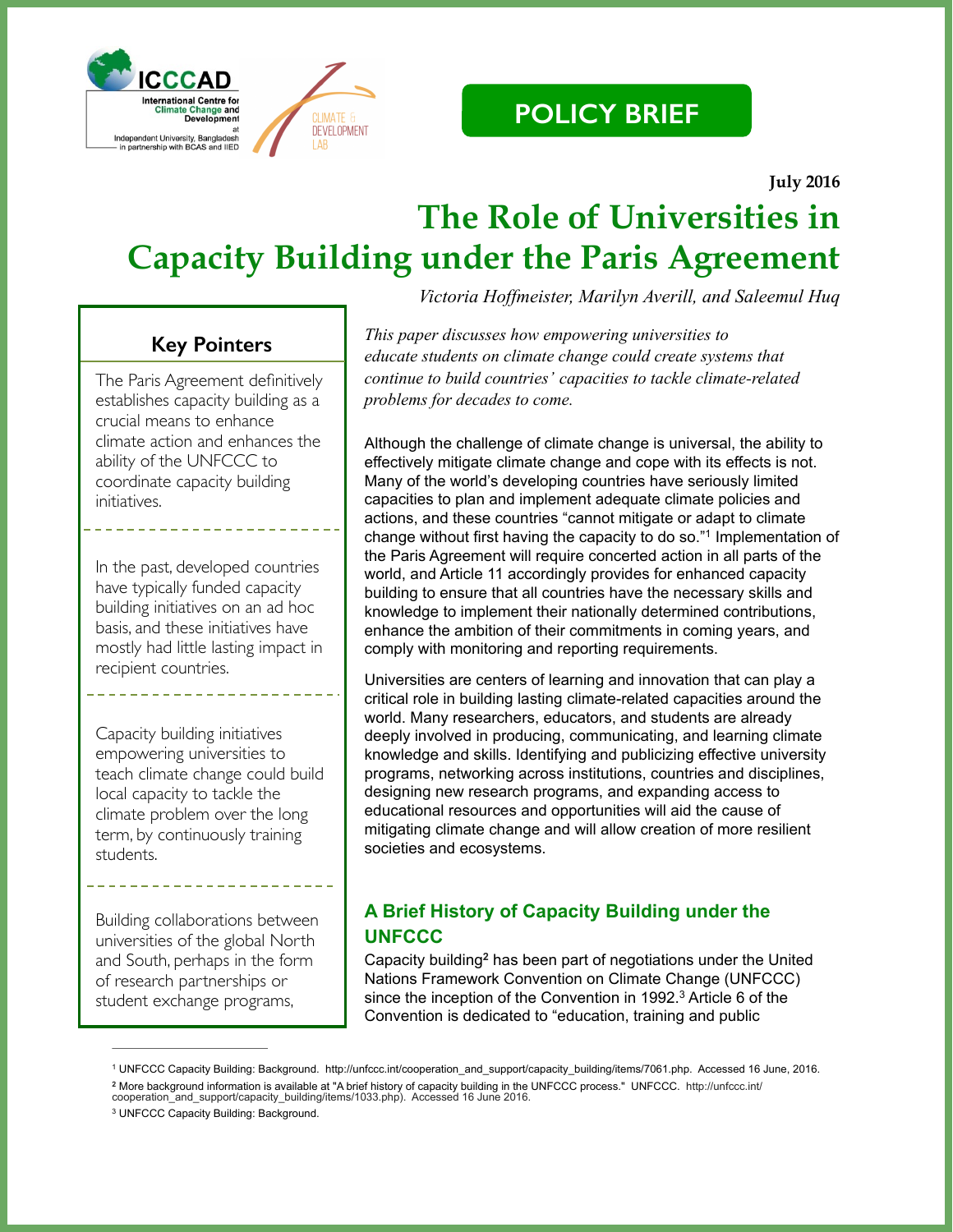awareness." It states that Parties to the Convention will promote "the development and implementation of education and training programs" at the international level, both by strengthening national institutions and sending personnel to train experts in the field of climate change, particularly in developing countries.4

The 2001 Marrakesh Accords list fifteen primary capacity building needs, laying out a framework for capacity building intended to allow developing countries to participate effectively in both the UNFCCC and the Kyoto Protocol.<sup>5</sup> Capacity building was to be country driven, continuous and tailored to national conditions, and involve the principle of "learning by doing" with a strong emphasis on South-South cooperation. The Subsidiary Body for Implementation (SBI) monitors and reports on progress on the capacity building framework.

In 2012, COP17 created the Durban Forum on Capacity Building, a multi-stakeholder forum for the sharing of information on capacity building. $6$ The Forum meets annually during negotiations to share ideas and best practices relating to climate change. The fifth meeting of the Durban Forum took place in Bonn in May 2016.

At COP18 in Doha, Parties agreed upon the eightyear Doha Work Programme on Article 6 of the Convention, which requested organization of an annual in-session dialogue on Article 6 issues.  $7$ 

In 2014 the secretariat launched a portal that provides information about capacity building activities around the world. The portal includes an interactive map that provides a list of activities in each country, along with a chart showing the percent of activities undertaken according to the priority areas laid out in the Marrakesh Accords.

Also in 2014, at COP20, Parties adopted a ministerial dialogue on climate change awareness and education, which encourages incorporation of climate issues into national curricula and prioritization of awareness-raising in governments' development of climate-related policies. $8<sup>8</sup>$ 

#### **Capacity Building under the Paris Agreement**

Although attention to capacity building grew steadily in the COPs preceding Paris, capacity building remained a relatively uncontested issue, evoking minimal disagreement in negotiations to which developed countries assigned their most junior delegates.<sup>9</sup> However, at COP21, the question of what role the UN should play in capacity building (beyond repeatedly affirming the need for it) emerged as a topic of debate. Delegations from the global North argued that their existing support for capacity building initiatives, mostly consisting of donations made on an ad-hoc basis through their respective development assistance agencies, should be allowed to continue without "interference." Negotiators from the global South largely asserted that the Convention should play a more proactive role in coordinating and perhaps overseeing capacity building programs and projects.<sup>10</sup>

After debating the role of the UNFCCC, the parties reaffirmed the critical importance of capacity building in both the COP21 decision text and the Paris Agreement. The decision document establishes the Paris Committee on Capacity Building (PCCB) and the Capacity Building Initiative for Transparency (CBIT). Article 11 of the Agreement elevates capacity building and climate-related education, definitively establishing them as crucial means to enhance climate action under the Paris Agreement.<sup>11</sup>

The COP21 decision establishes the Paris Committee on Capacity Building in order "to address gaps and needs...in implementing capacity-building in developing country Parties

United Nations Framework Convention on Climate Change, Art. 6. <sup>4</sup>

<sup>&</sup>lt;sup>s</sup> UNFCCC. 2001. "Framework for capacity building in developing countries." Decision 2/CP.7, paras. 1-13 plus Annex . A second framework was included for<br>Economies in transition (EITs). Decision 3/CP.7, paras 1-9 plus

UNFCCC. 2011. "Outcome of the work of the Ad Hoc Working Group on Long-term Cooperative Action under the Convention." Decision 2/CP.17. Section VI. <sup>6</sup>

UNFCCC. 2012. "Doha Work Programme on Article 6 of the Convention." Decision 15/CP.18. <sup>7</sup>

<sup>&</sup>lt;sup>8</sup> Dagnet, Waskow, et al. 22.

<sup>&</sup>lt;sup>9</sup> Huq, Saleemul. "Why Universities, Not Consultants, Should Benefit from Climate Funds." Climate Home. N.p., 17 May 2016. Web. 18 May 2016  $10$  Ibid.

<sup>&</sup>lt;sup>11</sup> Dagnet, Waskow, et al. 22.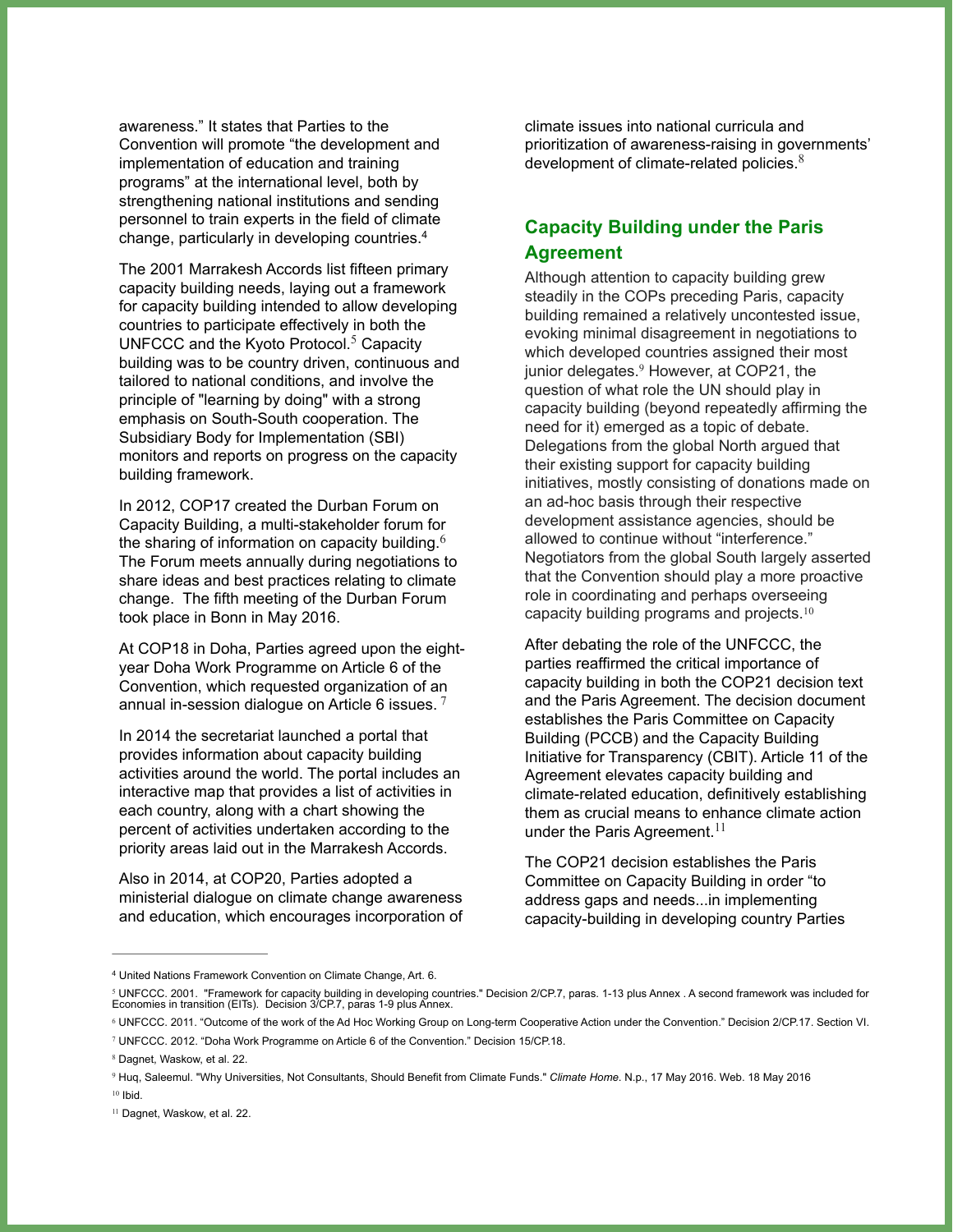and further enhancing capacity-building efforts, including with regard to coherence and coordination in capacity-building activities under the Convention." $12$  The text directs the Subsidiary Body for Implementation (SBI) to organize annual in-session meetings of the PCCB and develop the terms of reference for the PCCB with the goal of recommending a draft decision for adoption at COP22. $^{13}$  Most centrally, the decision instructs the PCCB to oversee a work plan for the period 2016-2020.<sup>14</sup>

Since the COP21 decision text was approved under the UNFCCC, provisions may be undertaken without waiting for ratification of the Paris Agreement. Therefore, the PCCB can begin to coordinate countries' capacity building initiatives along with the many capacity building programs that have been created over the years under the Convention.

*Empowering universities in the developing world to continuously build capacities to tackle climate change could transform expenditures on capacity building initiatives into true investments*

The Paris decision text also establishes the Capacity Building Initiative for Transparency "in order to build institutional and technical capacity, both pre- and post-2020" to support developing countries' efforts to meet the "enhanced transparency requirements" laid out in Article 13 of the Agreement. <sup>15</sup> The CBIT will aim to strengthen national institutions for transparency-related activities in line with national priorities, provide relevant tools, training, and assistance for meeting Article 13 provisions, and assist in the improvement of transparency over time.16

#### **Civil Society Constituencies**

The UNFCCC recognizes nine civil society constituencies, including business and industry (BINGOs), environmental NGOs (ENGOs), farmers, local and municipal governments, indigenous peoples organizations (IPOs), trade unions (TUNGOs), research and independent NGOs (RINGOs), women and gender, and youth (YOUNGOs). Organizations select a constituency to join when they apply to become UNFCCC observers. Universities, think tanks, and consulting groups tend to choose the RINGO constituency, which welcomes anyone conducting research on any aspect of climate change.

Climate action and effective capacity building will require collaboration across geographic, political, sectoral, disciplinary, and other boundaries, and will require new perspectives on programs and policies. As researchers, educators, and practitioners, RINGO members have an ongoing interest and role in capacity building. They also have colleagues at their home institutions working on virtually every aspect of climate change with diverse approaches, who could be recruited to participate in capacity building efforts. The RINGOs have also stressed the importance of collaboration across constituencies and are seeking ways to work more effectively with other actors outside of the negotiations process.

The PCCB could benefit from the involvement of civil society constituencies in numerous ways. First, it could invite constituency members to participate as working members of the PCCB. Second, it could co-sponsor various activities with one or more constituencies to ensure that different types of expertise are represented and a wide variety of topics addressed. Third, it could consult with the constituencies to identify experts and other resources appropriate for specific tasks. Fourth, the PCCB could request that the constituencies communicate with their membership about the importance of and need for capacity building, and to solicit materials, suggestions, and other support.

<sup>&</sup>lt;sup>12</sup> UNFCCC. 2015. Decision 1/CP.21, para. 71.

<sup>13</sup> UNFCCC. 2015. Decision 1/CP.21, para. 75-76.

<sup>&</sup>lt;sup>14</sup> UNFCCC. 2015. Decision 1/CP.21, para. 73.

UNFCCC. 2015. Decision 1/CP.21, para. 84. <sup>15</sup>

UNFCCC. 2015. Decision 1/CP.21, par. 85. <sup>16</sup>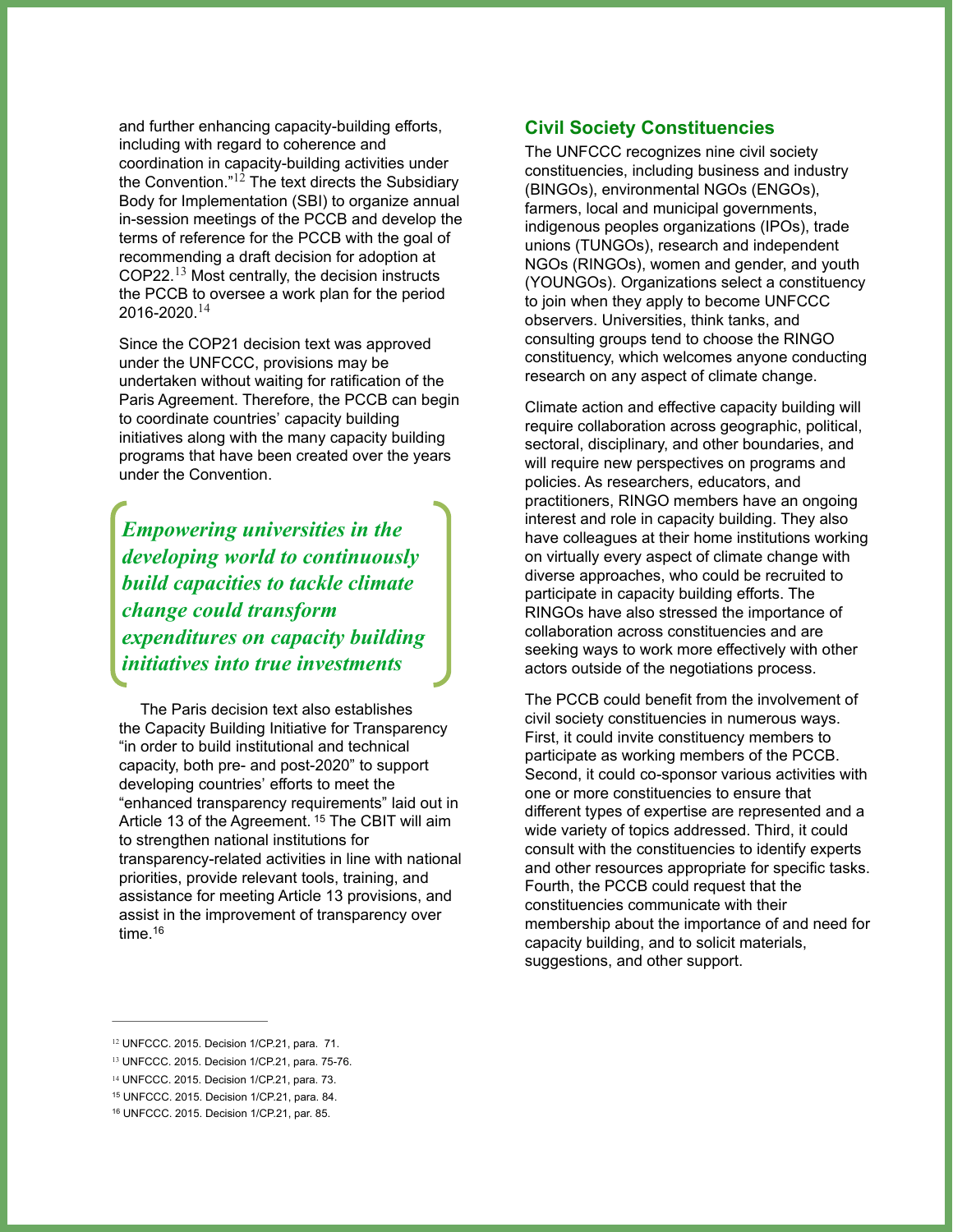### **Harnessing Universities to Build Capacity**

Developed countries typically support capacity building by funding disconnected initiatives through their development assistance agencies on an ad hoc basis.<sup>17</sup> They often hire consultants to conduct training sessions or provide other short-term assistance, but provide little to no continuing support. As efforts to implement the Paris Agreement move forward, it is crucial to consider how this pattern can be changed so that funding earmarked for capacity building constitutes not just disparate expenditures without lasting effect, but *investments* that build local capacities for decades and generations to come.18

Initiatives that empower universities in the developing world to effectively teach climate change could perform this function of transforming expenditures into true investments by setting up systems that will continue to build capacity for years after funding is dispensed.<sup>19</sup> Universities can enable each successive class of students to engage with the myriad of social and economic issues related to climate change before these students become leaders of government, civil society, and the private sector.

Universities the world over are *already* building local capacities by carrying out research and providing education on climate change. Professors construct opportunities for students to learn skills and knowledge that will be useful in addressing climate change-related problems. Just about every university department has a meaningful contribution to make regarding how best to address climate issues.

However, there still exist barriers that prevent universities from effectively building capacities where most needed. Students from the developing world have few opportunities to attend universities in industrialized countries, and in their own countries often lack access to computers,

databases, professional journals, and other important resources. Language barriers can inhibit access to useful information. Researchers tend to collaborate with others they have met in graduate school or professional conferences held in their home regions, rather than reaching out to those with different backgrounds, perspectives, and resources.

Almost all climate actions require considerable funding, and capacity building efforts will be no different. However, universities have many resources that can be shared now, without new funding. South-South, South-North, and triangulated knowledge sharing among universities will benefit all who participate. Lowcost, high impact activities could include the following:

**Global Engagement.** Numerous climate researchers, educators, and practitioners are already working in support of efforts to implement the Paris Agreement. Many other universities strive to become similarly engaged, and this aspiration should be linked with climate policy research needs, both under and outside of the Convention. Certain Certain NGOs and negotiating groups are already playing the crucial role of requesting their contacts at universities to conduct research as new needs for information emerge under the UNFCCC (e.g. by inviting a university research group to contribute a response to a UNFCCC body's call for submissions on a particular issue) and apprising them of other areas requiring research support. $20$  The PCCB, perhaps working with the Climate Technology Centre and Network (CTCN), $21$  can help to match research needs with universities and other experts in order to build capacities in targeted areas.

**Research Collaborations.** Many professors undertake research in collaboration with colleagues, whether within their departments, universities, academia, or the larger professional

<sup>&</sup>lt;sup>17</sup> Huq, Saleemul. "Why Universities, Not Consultants, Should Benefit from Climate Funds." Climate Home. N.p., 17 May 2016. Web. 18 May 2016  $18$  Ihid.

<sup>&</sup>lt;sup>19</sup> Huq, Saleemul. "Why Universities, Not Consultants, Should Benefit from Climate Funds." Climate Home. N.p., 17 May 2016. Web. 18 May 2016

<sup>&</sup>lt;sup>20</sup> An example of an ongoing collaboration between an NGO and a university group already exists between two of the organizations with which the authors<br>are affiliated – the International Centre for Climate Change and Deve Recently, Dr. Saleemul Huq, Director of ICCCAD, alerted the CDL of the Warsaw International Mechanism's call for submissions on financial instruments<br>supporting loss and damage as well as the larger need for research on fi Saleemul Huq's guidance is available here: [https://unfccc.int/files/adaptation/groups\\_committees/loss\\_and\\_damage\\_executive\\_committee/application/](https://unfccc.int/files/adaptation/groups_committees/loss_and_damage_executive_committee/application/pdf/browncdl-icccadfinancinglossanddamagepaperdraft.pdf) pdf/browncdl-icccadfinancinglossanddamagepaperdraft.pdf. Such models of collaboration could easily be emulated by other groups. <sup>21</sup> CTCN. https://www.ctc-n.org/. Accessed 16 June 2016.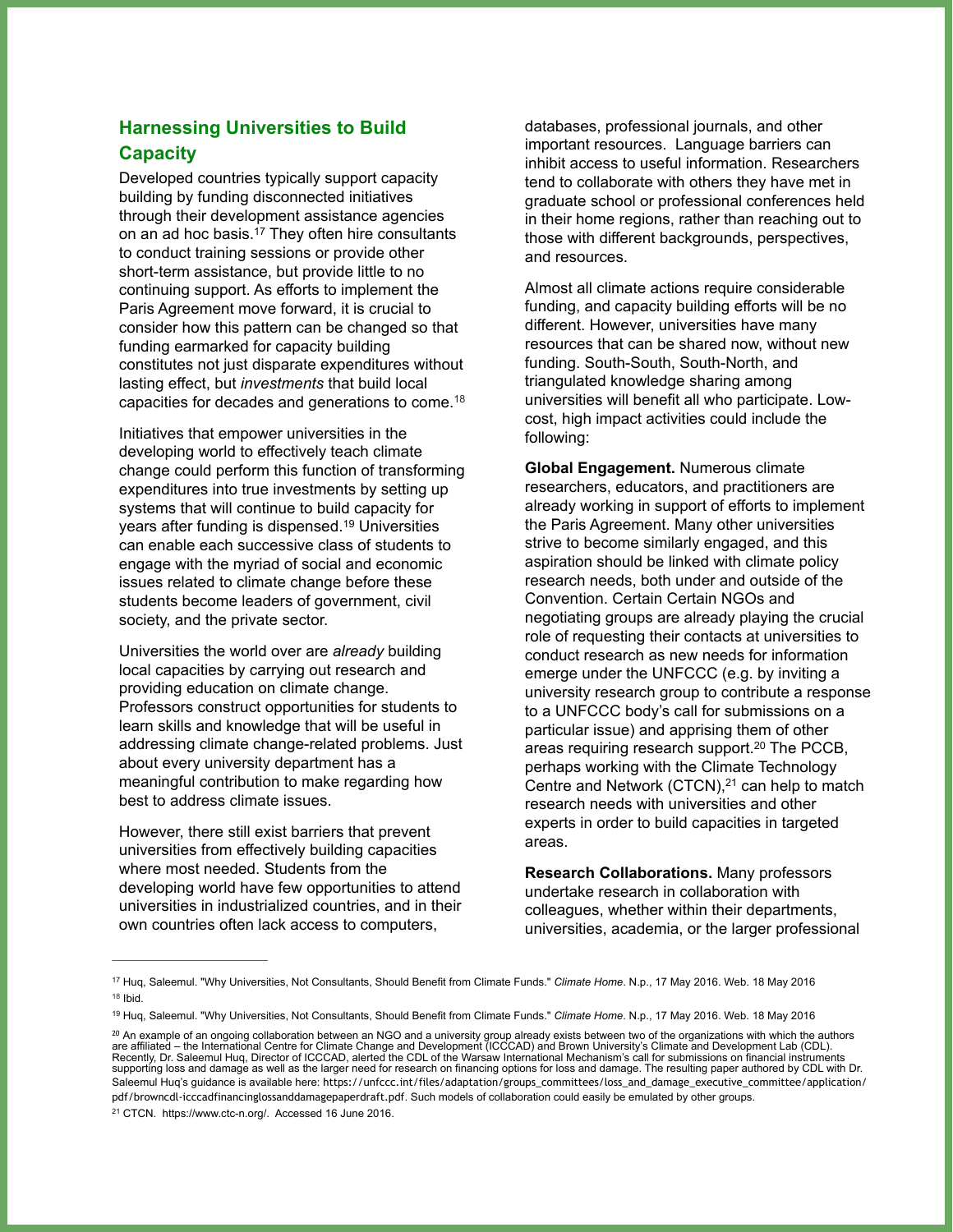world. These relationships often lead to joint publications and new projects.

Researchers in developing countries have fewer opportunities for collaborations with professionals and academics than do those employed in wealthy nations. A robust capacity building program will promote working relationships that transcend existing boundaries in order to develop new competencies and understandings on the parts of all involved.

Several consortia of universities have already been formed to deal with climate-related issues. These have the potential to promote sharing of ideas, methods, data, and materials, and to create long-lasting relationships. Information about opportunities to join these networks should be widely disseminated.

**Problem-based Collaboration.** Capacity building may be best served when experts from different fields come together to work on complex problems. University researchers and educators can exchange skills and knowledge with practitioners who work with communities and know how to cater programs to local needs.

**Access to Information**. Some universities have limited access to the internet, and therefore to databases, academic journals, professional development materials, and other resources. Establishing lasting relationships between universities could improve access to many types of information.

- ➢ *Scholarly work.* Researchers and educators in developing countries often have limited access to useful information on and analysis of climate-related issues. Access to peerreviewed journals can be costly. Various environmental and other NGOs also produce valuable materials accessible online. Universities in the global North may be able to ease access for researchers and practitioners from the South. Compiling a list of salient resources would be useful, particularly if entries are accompanied by summaries and reviews.
- ➢ *Climate-related data*. Action on climate change should be grounded in sound

science. Therefore, national agencies and local communities alike need access to information about weather conditions, climate projections, environmental degradation such as deforestation, and other issues relevant to their locale. Such information should be provided in a format useful to decision makers and practitioners. Collaborations among researchers from the global North and South can promote discussions about how data can be most effectively leveraged in concert with local knowledge to produce effective mitigation and adaptation activities.

➢ *Curricular Materials.* Climate-related topics are now taught in almost every university department, both in stand-alone classes and as units within other courses with other focuses. Collecting syllabi and reading lists and making them broadly available would make it easier for instructors unfamiliar with climate change to incorporate relevant materials into their classes. As more experienced instructors can also learn valuable new approaches from their peers, these materials would be of use to educators throughout the world.

**Distance Learning**. Many universities and private companies offer educational opportunities that do not require on-site participation. For example,  $edX<sup>22</sup>$  offers courses addressing energy, water management, risk assessment, and many other topics relating to climate change. Many of these courses are free. Compiling a list of massive open online courses (MOOCs) and other online resources relevant to climate change would be helpful to countries lacking their own climaterelated courses and the capacity to develop them.

**Student Exchanges**. Many university students in both the global North and South study abroad for a short period of time. Accordingly, universities often set up student exchange programs that often feed into valuable long-term relationships.

Currently, however, tuition is prohibitive for some students wishing to study abroad. More exchanges could perhaps be accomplished without significant additional financial support if students were to work as interns rather than

<sup>&</sup>lt;sup>22</sup> edX. https://www.edx.org/. Accessed 16 June 2016.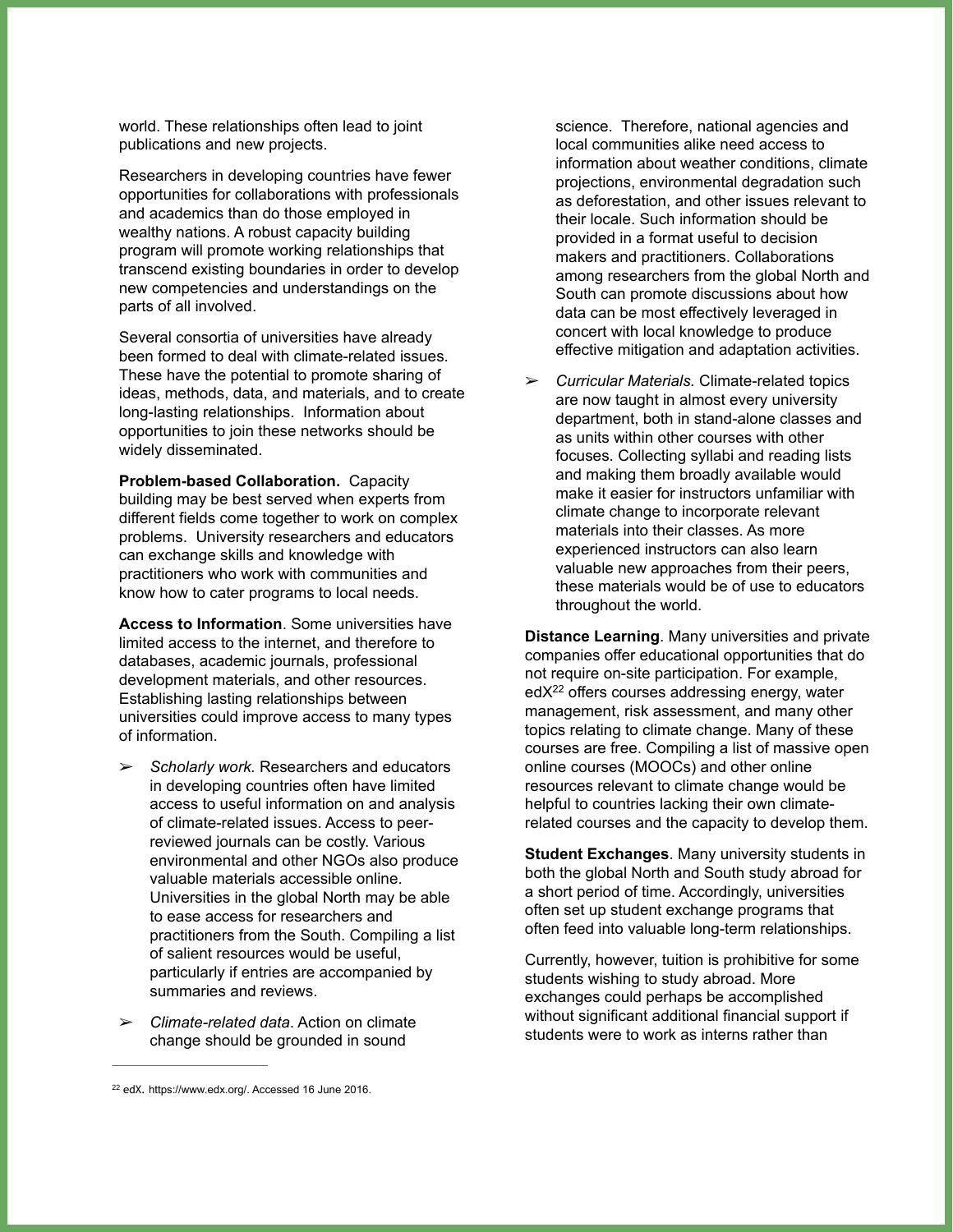taking classes for credit at a foreign school. Internships could be facilitated if students' home schools agreed to award credit for the experience and receiving universities provided students with mentors or supervisors. Living expenses could also be minimized if professors or other students were to provide housing for visiting students. Mentorships could lead to long-term collaborations, and such relationships could expand to include other researchers within the participating institutions. The PCCB could collect information on such programs and suggest ways to facilitate and improve student exchanges.

#### **Proposed Initial Actions**

**Preliminary Interviews**. Preliminary informal interviews with Parties should be carried out to guide planning by gathering information on needs for capacity building and possible roles for universities.

**COP22 Workshop.** Planning is underway for a full day workshop to focus on involving universities in capacity building to be held at COP22 in Marrakesh this November. Co-sponsors may include the secretariat, the Moroccan government, the RINGO constituency, and other organizations with close ties to universities or interests in capacity building. Participants may include local as well as international university researchers, educators, and students enrolled in climate-related programs. Workshop outcomes may include:

- $\geq$  A draft questionnaire to assess universities' needs, take stock of their available resources, gather suggestions for engagement, and understand barriers to effective capacity building.
- $\geq$  A strategy for identifying, collecting, and making available materials such as syllabi that could be useful to anyone wishing to teach climate-related issues
- ➢ A list of possible funding sources to support universities and students in the developing world, as well as to promote sharing of expertise and resources between the global North and South
- $\geq$  A description of current university networks, along with strategies for expanding and making best use of them to promote collaboration, education, and innovation.

#### **Conclusion**

As climate change intensifies, relevant skills and knowledge should be shared as widely as possible to enhance the ability of vulnerable nations to mitigate and respond to warming. Universities have a critical role to play in this capacity building to tackle long-term climate change. Every country in the world – especially those that are poor and vulnerable – is home to universities that have not attained their full potential to reach students and train them on climate-related issues. By contrast, a number of universities, in developed and developing nations alike, are already teaching effective courses on various aspects of the climate problem. Investing in building the capacity of universities to teach students about climate change and and train them to tackle associated social, economic, and political issues will be a cost-effective means of embedding long-term capacity building systems in every country in the world.

#### **Victoria Hoffmeister**

Victoria Hoffmeister is a researcher in Brown University's Climate and Development Lab *victoria\_hoffmeister@brown.edu* 

#### **Marilyn Averill**

Marilyn Averill is a Senior Fellow with the Getches-Wilkinson Center at the University of Colorado Law School and is affiliated with the Center for Science and Technology Policy Research at CU. *marilyn.averill@gmail.com*

#### **Saleemul Huq**

Saleemul Huq is the Director of ICCCAD and a Senior Fellow at IIED *saleemul.huq@gmail.com*